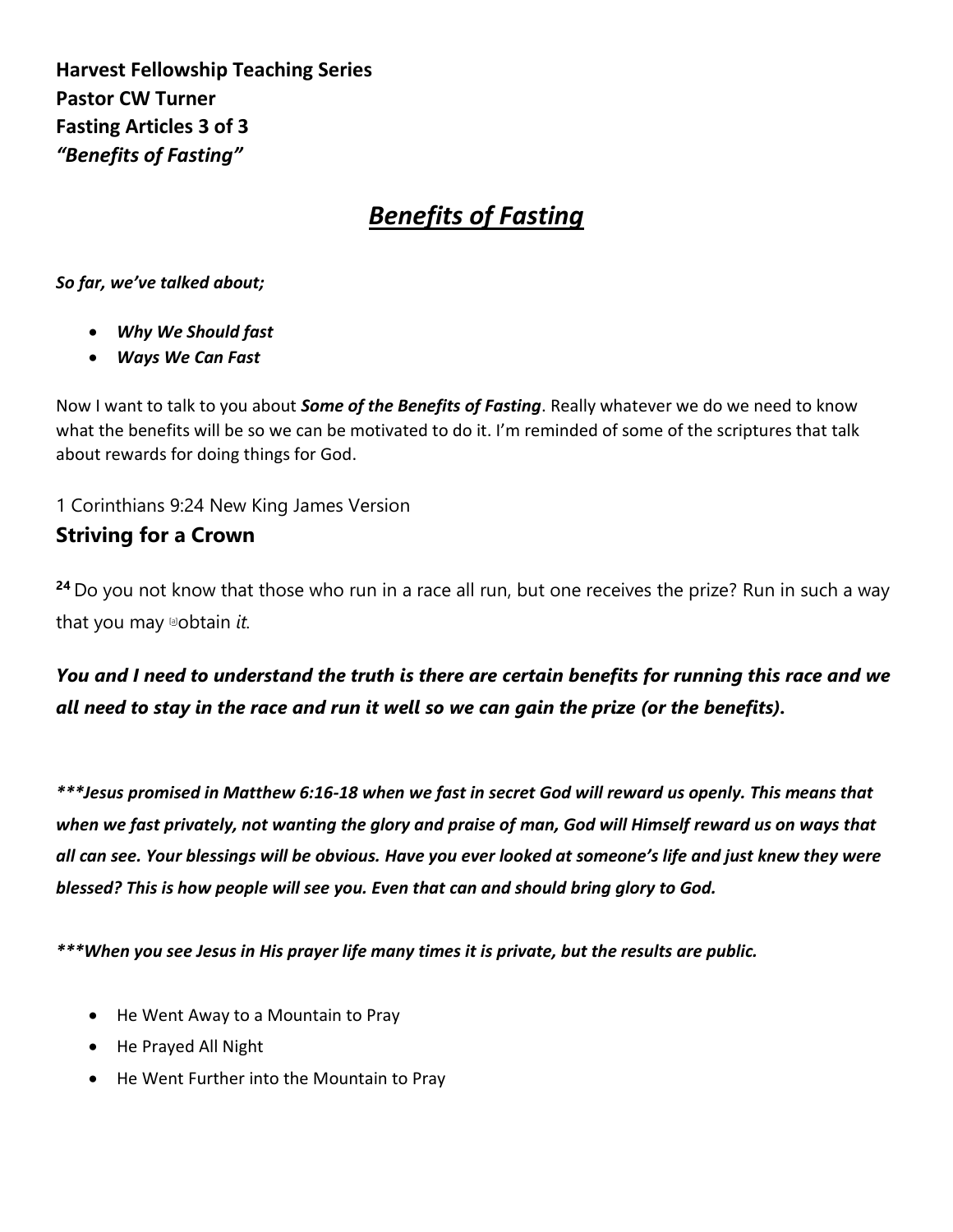*All of these are examples of Jesus' private prayer life. Every time without fail when Jesus went off on one of His private prayer times there were public results. People were healed, Demons were cast out, Decisions were Made, Lazarus was Raised from the dead, The Widow of Nain's Son and the Little Girl Tabitha were also raised from the dead. All of these things happened after Jesus had been away for a private time of prayer and (I am Sure… Fasting).*

- *Remember, Jesus began His public ministry after fasting in the wilderness and facing the devil 40 days and nights.*
- *Jesus Promised His Disciples they would do even greater works than He had done.*

*(John 14:12) "Most assuredly I say to you, he who believes in Me, the works that I do he will do also; and greater works than these he will do, because I go to My Father."*

*We have an anemic church because we aren't spending the time with our source to be empowered, instructed, infused, and inspired. The power of God is with the Disciples of Christ who are truly connecting to Him and willing to pay the price to do so. Have you ever wondered why things aren't happening like they once have? We Pray, We Give, We Serve, We even Go. We need to add Fasting to our connecting with God.*

*If we go through these 21 days of fasting and prayer and nothing happens, I'll never ask you to do it again with me. But I know things will happen to the glory of God and we will all see. These 21 days will begin a period of blessings that we have never known before.*

*\*\*\*I'm asking God for some things in my life that I need right now. I am believing God for His Provision\*\*\**

- ❖ *Fasting Breaks the Spirits of Bondage and Addiction in Your Lives*
- ❖ *Fasting Breaks the Spirit of Poverty in Your Lives*
- ❖ *Fasting Brings Health and Healing to Your Lives*
- ❖ *Fasting Brings Humility and Clarity to your Lives*
- ❖ *Fasting Brings Answers to Prayers For Your Children and Family and Circumstances You've Given Up On Long Ago.*

*\*\*\*The reason for all these positive benefits is Fasting gets you connected to God in such a way that He can deal with you like no other time. Your attitude changes. Humility becomes your character. You will be convicted of Sin that has been robbing you. You confess and Repent and He can forgive and Cleanse you.*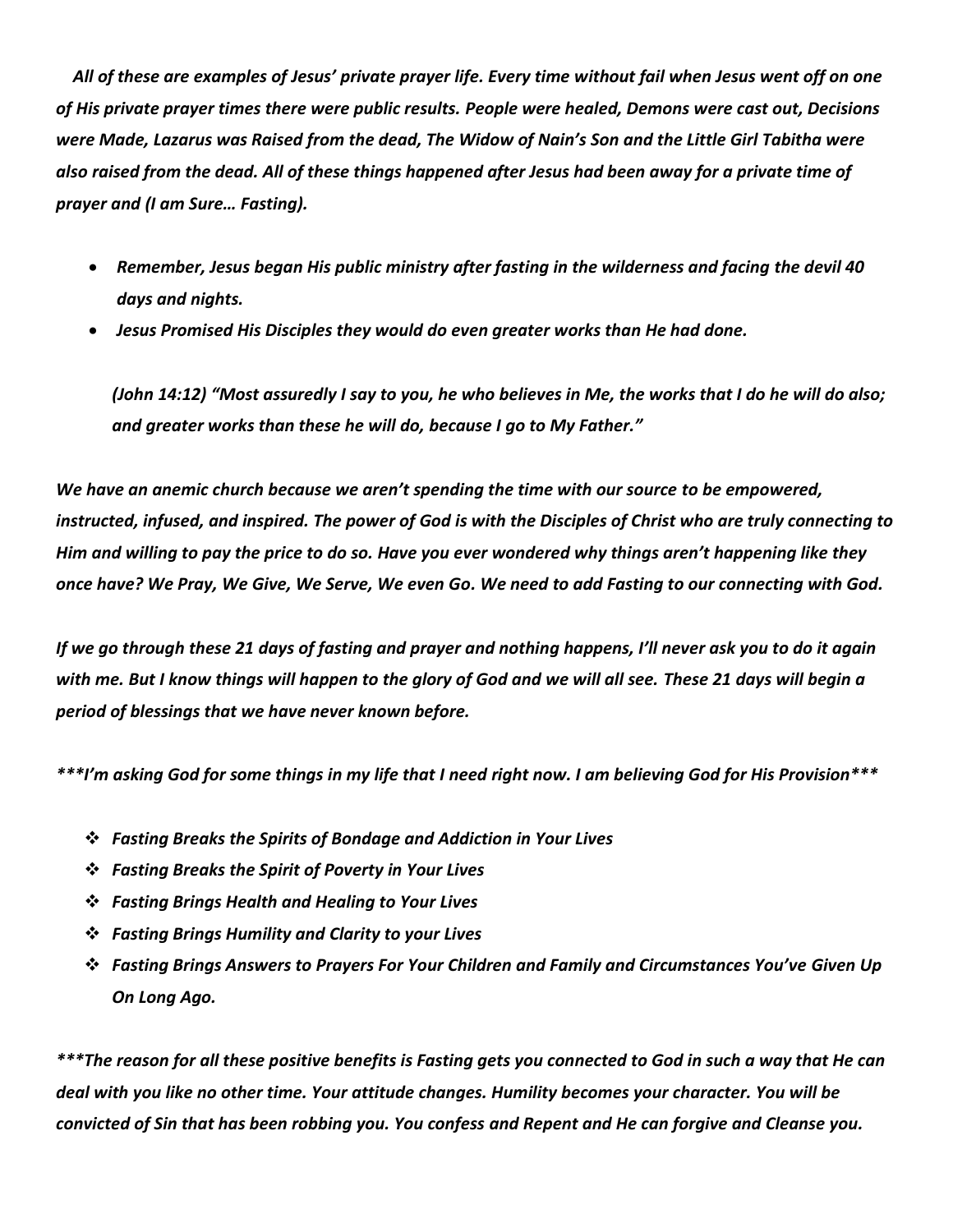*You are restored. Then you are poised for Blessing and Power in the Holy Ghost of God. Need I Say More? I didn't think so…*

### *\*\*\*You Are Poised For His POWER\*\*\**

*\*\*\*Don't be impatient. You may say after a few days, "I've been fasting for several days now and all I can hear is my appetite.*

- *Maybe You haven't Been At It Long Enough Yet. \*\*\*I have found that the things of God take time. Most of the time we miss what He is doing or saying because we didn't listen for Him and Watch for Him long enough. We get impatient and leave the prayer and go our way and when He shows up we're gone. FASTING IS ABOUT WAITING IN PRAYER FOR GOD TO MOVE. (By the Way, you definitely need to keep a journal for this)*
- *Maybe Your Fast Isn't Intense Enough.*

*\*\*\*Fasting is intense. If you are petting yourself through the fast you're not going to get anything out of it. Fasting is about your appetite for food. Many try to avoid this by saying I'll stop watching TV, or Internet. Or, I'll stop using social media or video games. There isn't anything wrong with stopping or limiting any of those and you certainly should during a fast but none of that is fasting. FASTING IS ABOUT FOOD because nothing has a greater hold on us that our appetite for physical food. DENY THAT, CONTROL IT, REPLACE IT WITH AN APPETITE FOR GOD. Then you'll start to see God in a new way.*

• *Maybe You Haven't Focused Right.*

*\*\*\*Lots of people think fasting alone is enough. Fasting is always coupled with prayer and devotion to God. Without that, fasting is nothing more than extreme dieting. Let me tell you, you will lose pounds while on an extended fast like this one but that must never be your focus in fasting. Add deep, private prayer to God and Worship. Speak to Him about the things that you wouldn't dare talk to anyone else about. Praise Him for His goodness and greatness. Humble yourself before Him and then you can begin to see Him in Glory and See His power coming in your behalf. NOW THAT'S WHAT I'M TALKING ABOUT.*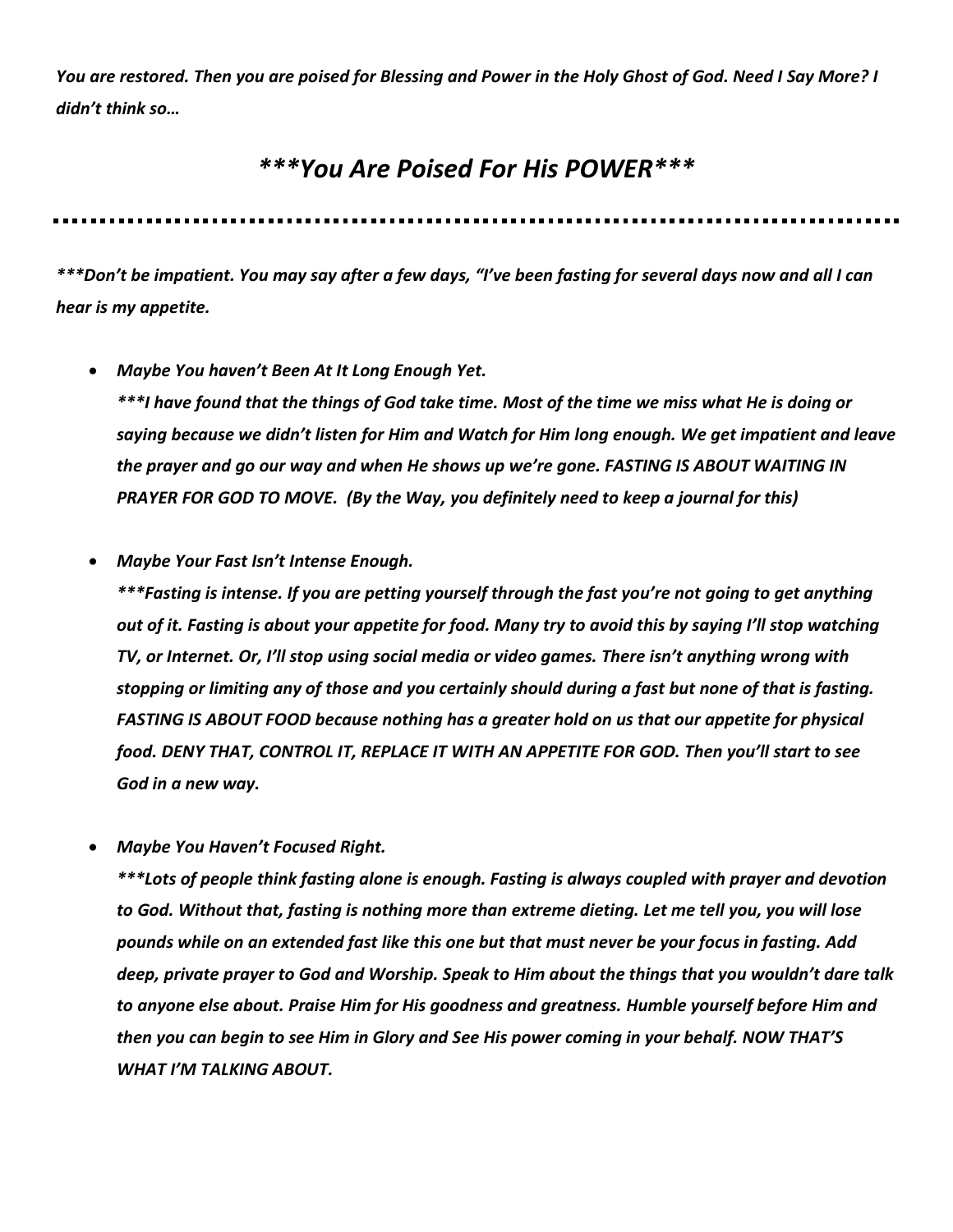### *\*\*\*CHECK IT OUT\*\*\**

*I have heard many testimonies where people on extended fasts have received Financial Miracles, Miracles of Healing, Restored Relationships, Employment, Marriages Restored, Wayward Children Come Home and more.*

*None of the blessings God has planned for this will come if we aren't willing to hang in there for the long haul. That's why we need to begin this year with these 21 days of fasting and prayer.* 

Matthew 17:14-20 The Message

### **With a Mere Kernel of Faith**

**14-16** At the bottom of the mountain, they were met by a crowd of waiting people. As they approached, a man came out of the crowd and fell to his knees begging, "Master, have mercy on my son. He goes out of his mind and suffers terribly, falling into seizures. Frequently he is pitched into the fire, other times into the river. I brought him to your disciples, but they could do nothing for him."

**17-18** Jesus said, "**What a generation! No sense of God! No focus to your lives**! **How many times do I have to go over these things? How much longer do I have to put up with this?** Bring the boy here." He ordered the afflicting demon out—and it was out, gone. From that moment on the boy was well.

**<sup>19</sup>** When the disciples had Jesus off to themselves, they asked, "Why couldn't we throw it out?"

**<sup>20</sup>** "Because you're not yet taking *God* seriously," said Jesus. "The simple truth is that if you had a mere kernel of faith, a poppy seed, say, you would tell this mountain, 'Move!' and it would move. There is nothing you wouldn't be able to tackle."

*21) However, these do not come out except through much prayer and fasting.*

- *Jesus Was Upset Because of Their Little Faith*
- *Jesus Was Upset Because Their Focus Was Wrong*
- *Jesus Was Upset Because He Was Having to Go Back Over the things They Should Already Know*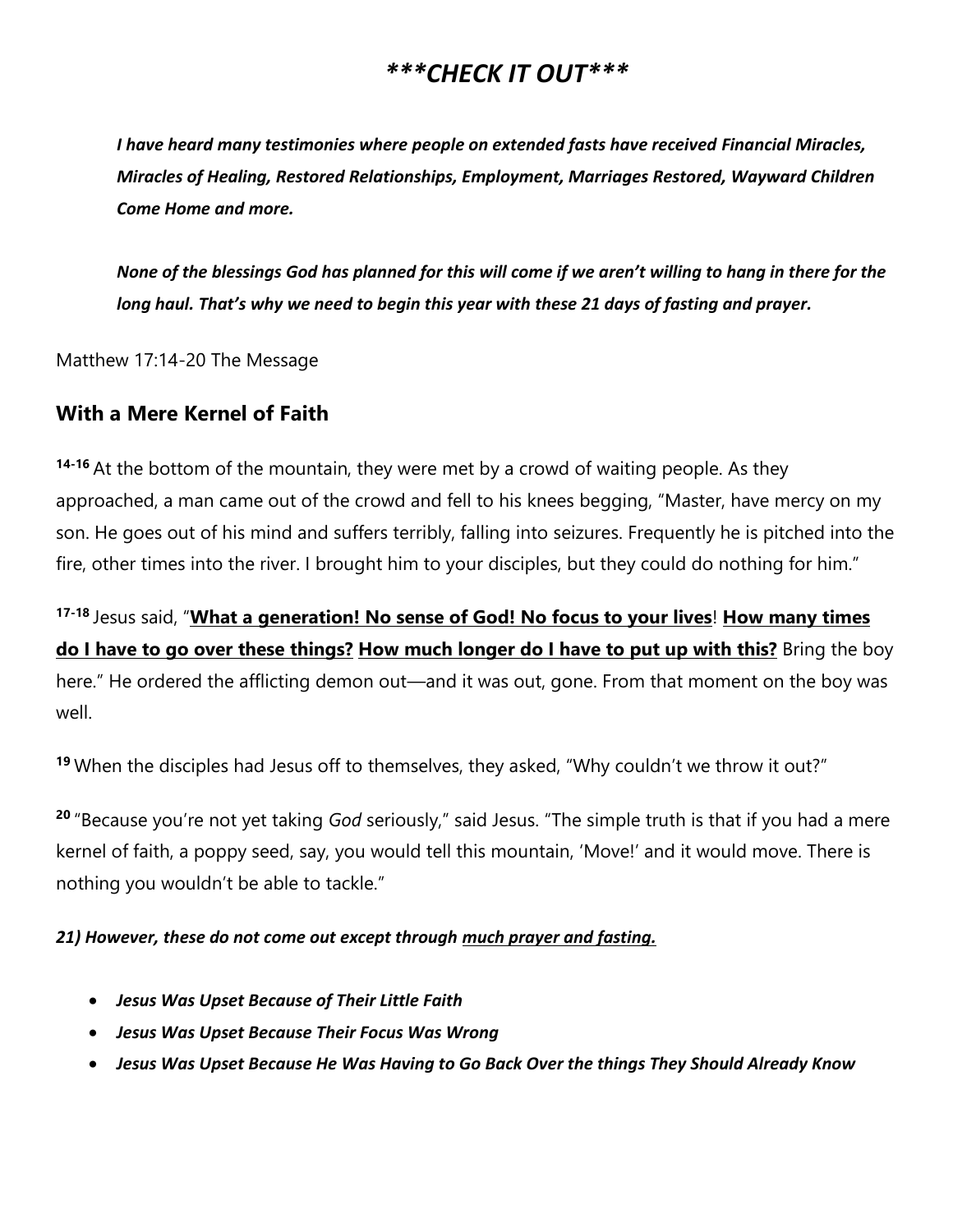*When the disciples got to Jesus, they asked Him why they couldn't take care of this boy's great need. He explained it was because of their lack of faith and focus. "If you have faith like a grain of mustard seed you can move this mountain into the sea."*

*Then He Said; HOWEVER this kind does not come out except through much prayer and fasting.*

*Could it be that the thing that you have been calling out to God for hasn't happened yet because you haven't added fasting to the equation?* 

*\*\*\*Fasting added to our prayers is a new concept to many of us. And true answered prayer is not as common in our lives as it should be. Could there be a connection? It seems to me we have already seen God move in mightier ways through the examples of His people coming together for seasons of prayer and fasting. If we really want a move of God, we're going to have to do what others have done to see him move.*

Corinthians 2:9 New Living Translation

**<sup>9</sup>** That is what the Scriptures mean when they say, "*No eye has seen*, *no ear has heard*, and *no mind has imagined* **what God has prepared for those who love him**."[\[a\]](https://www.biblegateway.com/passage/?search=1+Cor+2%3A9&version=NLT#fen-NLT-28364a)

*\*\*\*We have yet to see the magnificent power of the Living God applied to Our Life and Needs in this World when we truly seek Him.*

Jeremiah 29:13 New King James Version

**<sup>13</sup> And you will seek Me and find** *Me, when you search for Me with all your heart***.**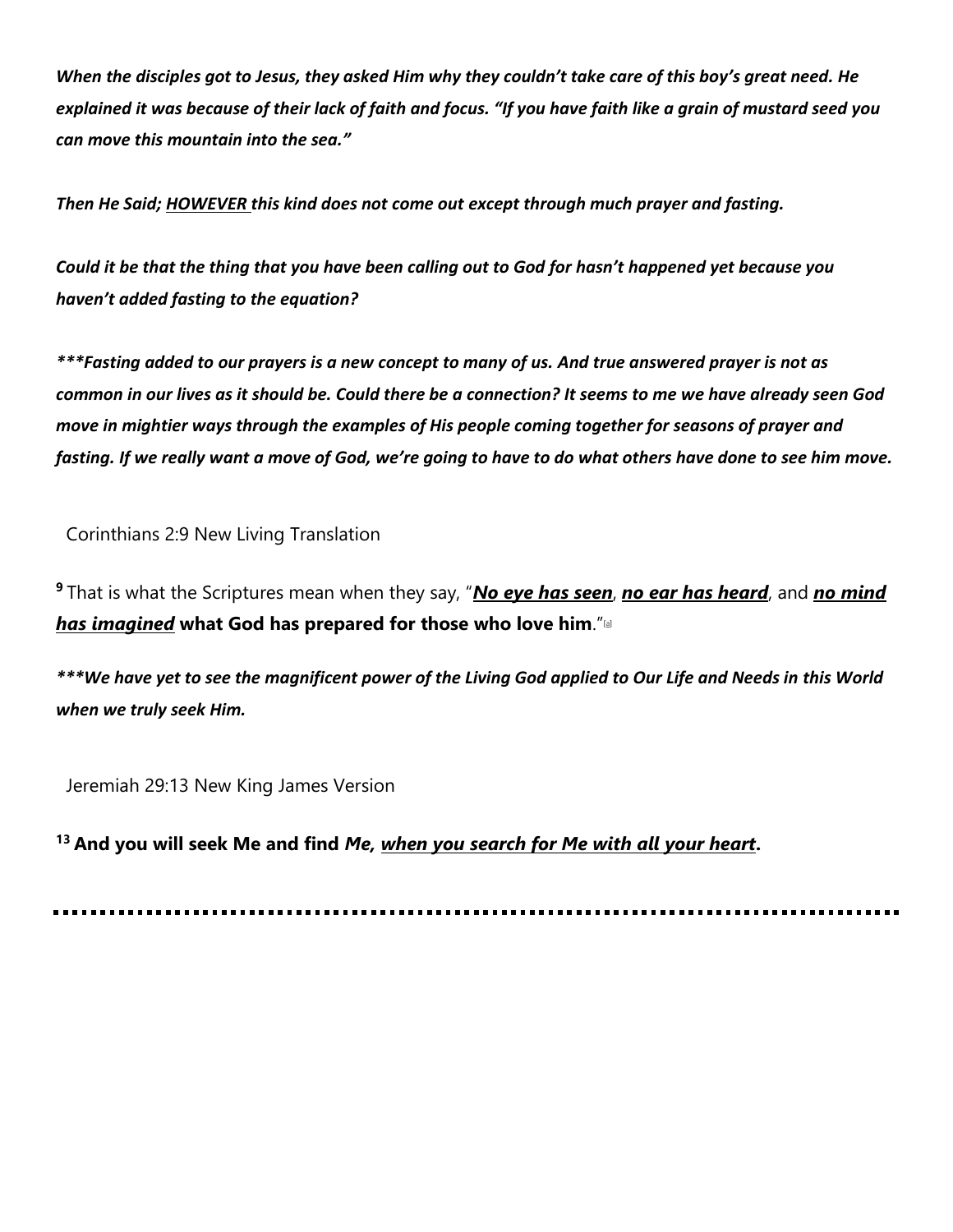## *Examples*

### ➢ *People Getting Saved*

*\*\*\*During this time of Prayer and Fasting we will see people getting saved. You and I will be praying for people who need to be saved and God will move in their hearts, and they will accept Christ. Even those who have been hardest to reach will be brought to Jesus.*

### ➢ *Health and Healing*

*\*\*\*Your health will improve because you are fasting. You body will rid itself of the build up of toxins that have been literally poisoning your system. Your mental clarity will increase. Your mobility will improve. Your appearance will improve. You will personally feel so much better.*

### Isaiah 58:6-9 New King James Version

<sup>6</sup> "Is this not the fast that I have chosen: To loose the bonds of wickedness, To undo the theavy burdens, To let the oppressed go free, And that you break every yoke? **<sup>7</sup>** *Is it* not to share your bread with the hungry, And that you bring to your house the poor who are  $\triangle$  cast out; When you see the naked, that you cover him, And not hide yourself from your own flesh? **<sup>8</sup>** *Then your light shall break* 

## *forth like the morning, Your healing shall spring forth speedily, And your righteousness shall go before you; The glory of the LORD shall be your rear guard. <sup>9</sup> Then you shall call, and the LORD will answer; You shall cry, and He will say, 'Here I am.*' "If you take away the yoke from

your midst,

The **pointing of the finger, and speaking wickedness,** 

### ➢ *Wealth and Wisdom*

### *\*\*\*Solomon humbled himself and was blessed with Wealth and Wisdom.*

1 Kings 3:10-13 New Living Translation

**<sup>10</sup>** The Lord was pleased that Solomon had asked for wisdom. **<sup>11</sup>** So God replied, "Because you have asked for wisdom in governing my people with justice and have not asked for a long life or wealth or the death of your enemies— **<sup>12</sup>** I will give you what you asked for! I will give you a wise and understanding heart such as no one else has had or ever will have! **<sup>13</sup>** And I will also give you what you did not ask for—riches and fame! No other king in all the world will be compared to you for the rest of your life!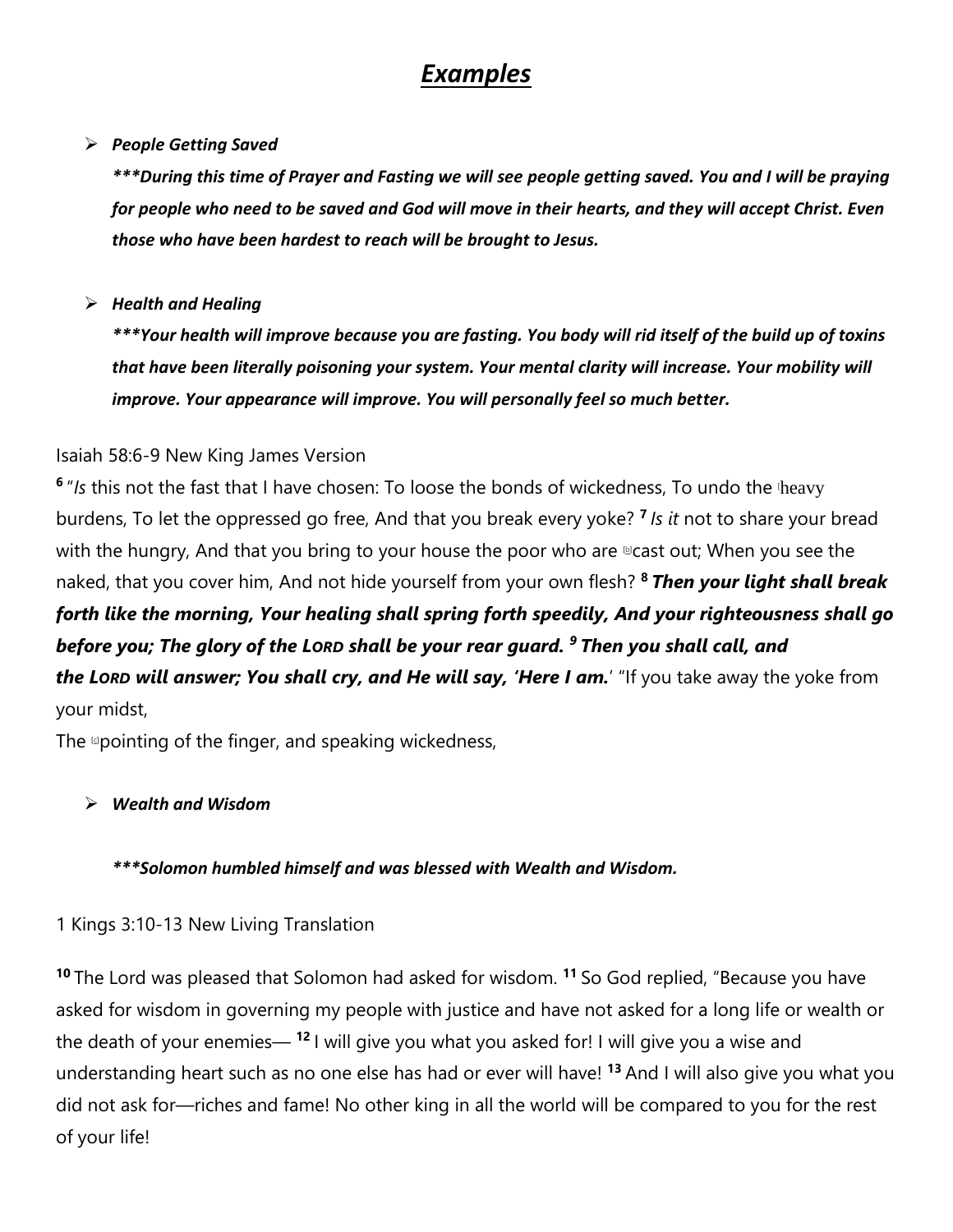### ➢ *Release from Negative Attitudes, Prejudices, Un-forgiveness \*\*\*You will be on the "Operating Table of God" He can do Microsurgery in your Life.*

### *\*David Prayed;* Psalm 139:23-24 The Message

**23-24** Investigate my life, O God, find out everything about me; Cross-examine and test me, get a clear picture of what I'm about; See for yourself whether I've done anything wrong—then guide me on the road to eternal life.

### ➢ *Wayward Children Come Home*

*\*\*\*Pray for your Wayward Children to come home. Never give up on them. Always ask God to deliver them from the evil that has taken them away. The Father of the Prodigal Son never gave up on his son coming home. Ask God to reach them and that they would "come to themselves" like the Prodigal did. Pray that their discomfort will draw them back home.* 

*\*See Luke 15:11-24*

- *I'm sure this father spent extended times of prayer and fasting for his son to come home.*
- *When his son came home, he was watching for him. He was waiting for God to answer his prayer.*

*I want to remind you once again of the man who had the demon possessed boy who couldn't get him the kind of help he needed and Jesus told the disciples…*

*"These do not come out except through much prayer and fasting."*

*\*\*\*You want your kids back? Spend time praying and fasting for them. Send the Holy Ghost to reach them right where they are in the midst of their sin.*

➢ *Marriages Restored*

*\*\*\*It is God's Will for marriages to be restored and not broken through divorce, disunity, and infidelity. God will restore marriages that are consecrated through prayer and fasting. If you have been trying to restore a broken relationship turn it over to God. He can handle it better than you.*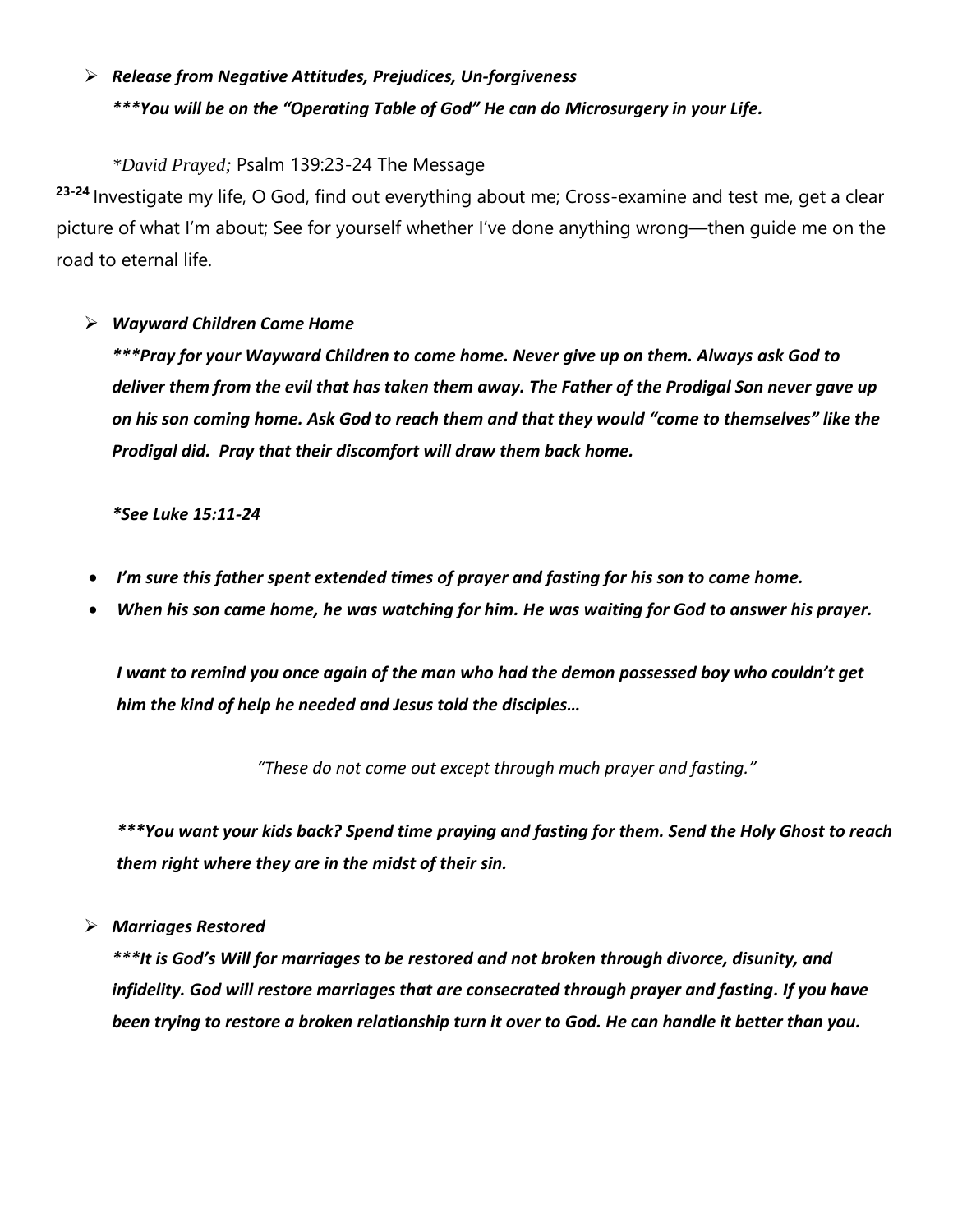➢ *Spirits of Perversion Broken*

*\*\*\*Sexual Perversion, Homosexuality, Adultery, Fornication, Lust, Pornography, Gluttony, Gossip, Laziness, Abuse, Arrogance etc. All can be broken in Jesus Name during this time of Fasting and Prayer.* 

• *All these Spirits of Bondage can be broken and cast out through fasting and prayer. Fasting gets us in position for deliverance.*

### Acts 19:11-12 The Message

**11-12** God did powerful things through Paul, things quite out of the ordinary. The word got around and people started taking pieces of clothing—handkerchiefs and scarves and the like—that had touched Paul's skin and then touching the sick with them. The touch did it—they were healed and whole.

*\*\*\*These examples are in the Bible not so we can admire them and say how great it must've been to be there in those days. They are there so we can learn from them and see that deliverance is ours through Faith and Intense Prayer and Fasting. What happened then, can happen AGAIN.*

*"The Effectual Fervent Prayer of a Righteous Man Avails MUCH"*

*"God us Exceedingly, Abundantly Able to Do Above All That We Ask or Think."*

- ➢ *Addictions and Demonic Influences Can Be Broken*
	- *\*Addictions to Drugs*
	- *\*Addictions to Alcohol*
	- *\*Addictions to Pornography*

*\*\*\*All these can be broken through fasting and prayer. I tell people all the time who are in bondage to something they can't break. "Fast From it. If you will fast from your addiction for 21 days, you can be set free from it.*

- ✓ *You are focusing on the one who said he would set you free INDEED*
- ✓ *You are abstaining from the things that have in bondage for 21 days. (Remember it takes 21 days to break an old habit. It takes 21 days to establish a new habit.*
- ✓ *Be sure to replace the bad habit with a good habit.* Leave no room for the devil to come back and reestablish himself in your life. *Jesus said he would come back with a vengeance. Luke 11:24-26.*